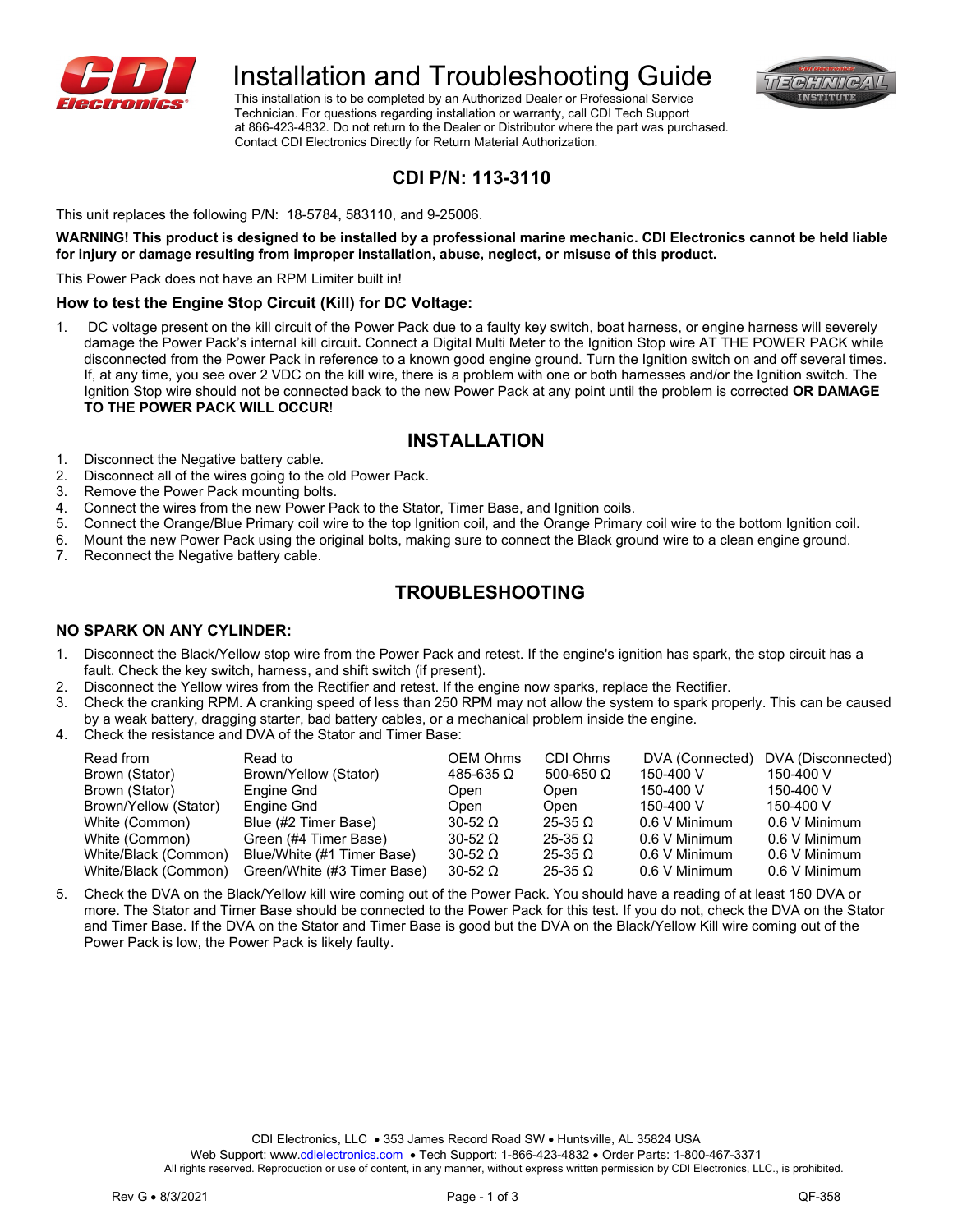

# Installation and Troubleshooting Guide



 This installation is to be completed by an Authorized Dealer or Professional Service Technician. For questions regarding installation or warranty, call CDI Tech Support at 866-423-4832. Do not return to the Dealer or Distributor where the part was purchased. Contact CDI Electronics Directly for Return Material Authorization.

6. Check wire pin-out as follows:



#### *Note: The secondary plug will be the exact same with the exception of each wire from the Timer Base will have stripes.*

7. Check the Stator input diodes connected inside the Power Pack using a meter set to diode scale. If the readings show a short or open, replace the Power Pack.

| Red meter lead                          | Black meter lead  | Reading  |
|-----------------------------------------|-------------------|----------|
| Brown wire (Stator)                     | Black ground wire | Reading* |
| Brown/Yellow (Stator) Black ground wire |                   | Reading* |
| White (Common)                          | Black ground wire | Reading* |

*\* This Measurement is with the meter set to the diode scale. Where you see the term "Reading" represents a reading on the meter. Actual Meter readings will vary depending on type of meter.*

#### **NO SPARK OR INTERMITTENT ON ONE OR MORE CYLINDERS:**

1. Check the resistance and DVA of the Stator and Timer Base:

| Read from             | Read to                     | OEM Ohms             | CDI Ohms         | DVA (Connected) | DVA (Disconnected) |
|-----------------------|-----------------------------|----------------------|------------------|-----------------|--------------------|
| Brown (Stator)        | Brown/Yellow (Stator)       | $485 - 635$ $\Omega$ | 500-650 $\Omega$ | 150-400 V       | 150-400 V          |
| Brown (Stator)        | Engine Gnd                  | Open                 | Open             | 150-400 V       | 150-400 V          |
| Brown/Yellow (Stator) | Engine Gnd                  | Open                 | Open             | 150-400 V       | 150-400 V          |
| White (Common)        | Blue (#2 Timer Base)        | $30-52$ $\Omega$     | $25-35$ $\Omega$ | 0.6 V Minimum   | 0.6 V Minimum      |
| White (Common)        | Green (#4 Timer Base)       | $30-52$ $\Omega$     | $25-35$ $\Omega$ | 0.6 V Minimum   | 0.6 V Minimum      |
| White/Black (Common)  | Blue/White (#1 Timer Base)  | $30-52$ $\Omega$     | $25-35$ $\Omega$ | 0.6 V Minimum   | 0.6 V Minimum      |
| White/Black (Common)  | Green/White (#3 Timer Base) | $30-52$ $\Omega$     | $25-35$ $\Omega$ | 0.6 V Minimum   | 0.6 V Minimum      |

2. Check the DVA on the Orange Primary wires from the Power Pack while connected to the Ignition coils. You should have a reading of at least 150 V or more. If the reading is low on one cylinder, disconnect the Orange Primary wire from the Ignition coil for that cylinder and reconnect it to a Pack Load resistor. Retest. If the reading is now good, the Ignition coil is likely bad. A continued low reading usually indicates a bad Power Pack.

#### **ENGINE WILL NOT STOP (KILL):**

1. Disconnect the Black/Yellow wire at the Power Pack. Connect a jumper wire to the stop wire from the Power Pack and short it to engine ground. If this stops the Power Pack from sparking, the stop circuit has a fault. Check the key switch, harness, and shift switch (if present). If this does not stop the Power Pack from sparking, replace the Power Pack.

#### **WILL NOT ACCELERATE BEYOND 3000 RPM (Runs smooth below that RPM):**

- 1. Disconnect the Yellow wires from the Stator to the Regulator/Rectifier and retest. If the engine now has good spark, replace the Regulator/Rectifier.
- 2. Connect a DVA meter between the Stator's Brown and Brown/Yellow wires. Run the engine up to the RPM where the problem is occurring. The DVA should increase with RPM. A sharp drop in DVA right before the problem occurs usually indicates a bad Stator.
- 3. Connect an inductive tachometer to each cylinder in turn and try to isolate the problem. A single cylinder dropping spark will likely be a bad Power Pack or Ignition coil. All cylinders not sparking properly usually indicates a bad Stator.
- 4. Perform a high-speed shutdown and read the spark plugs. Check for water. A crack in the block can cause a miss at high speed when the water pressure gets high, but a normal shutdown will mask the problem because the water will evaporate off the spark plug before you can identify it.
- 5. Check the Stator coil flywheel magnets for cracked, broken, or loose magnets.